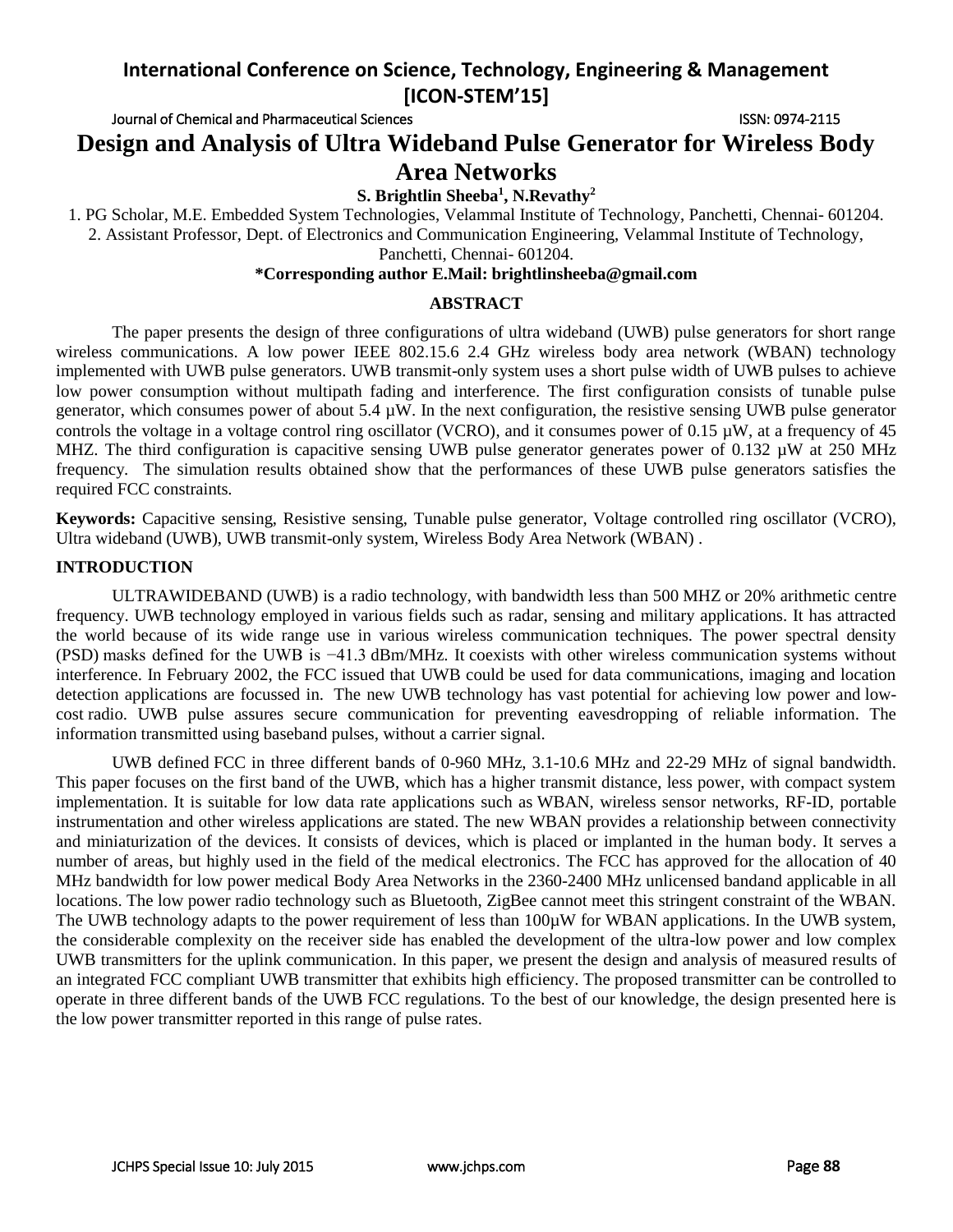Journal of Chemical and Pharmaceutical Sciences ISSN: 0974-2115



#### **Figure.1.UWB Transmitter**

**UWB Transmitter:** The block diagram of the UWB transmitter shown in Fig. 1 which consists of the pulse generator, pulse shaping circuit and an antenna. The proposed pulse generator generates the pulses with the desired centre frequency and bandwidth. It can adjust the pulse width. This adds flexibility and applicable for different UWB applications [6]. The gating pulse measures the power spectrum of the transmitted signals.







The fundamental part in the pulse generator is the voltage controlled oscillator (VCO) and the buffer element. The type of the VCO used in the proposed pulse generator is the voltage controlled ring oscillator (VCRO). The VCRO used because of its frequency of operation between the MHz and GHz's. The steady oscillations in the ring oscillator require a total phase shift of  $360^{\circ}$ , with the loop gain greater than 0 dB. The buffer designed to make sure that the enough current enters the pulse shaping module. The number of buffer stages modified, to reduce the total power consumption. The antenna made compatible with the transmitter, to suit the power requirements of the pulse generator.

**The Proposed Pulse Generators:** The pulse generator is an essential unit in the UWB transmit only system. It is the most critical block in terms of the power and frequency requirements. Due to the simple generation and tenability of the gaussian pulses; they are very popular in the UWB technology. These gate pulses do not have the dc component, maintains antenna radiation efficiency and have wide 3-dB bandwidths. It spreads the energy in the frequency range; minimizes the PSD and interference. In this paper, the three proposed configurations of the UWB pulse generators are discussed. The three pulse generators includes the tunable UWB pulse generator, resistive sensing UWB pulse generator and the capacitive sensing UWB pulse generator.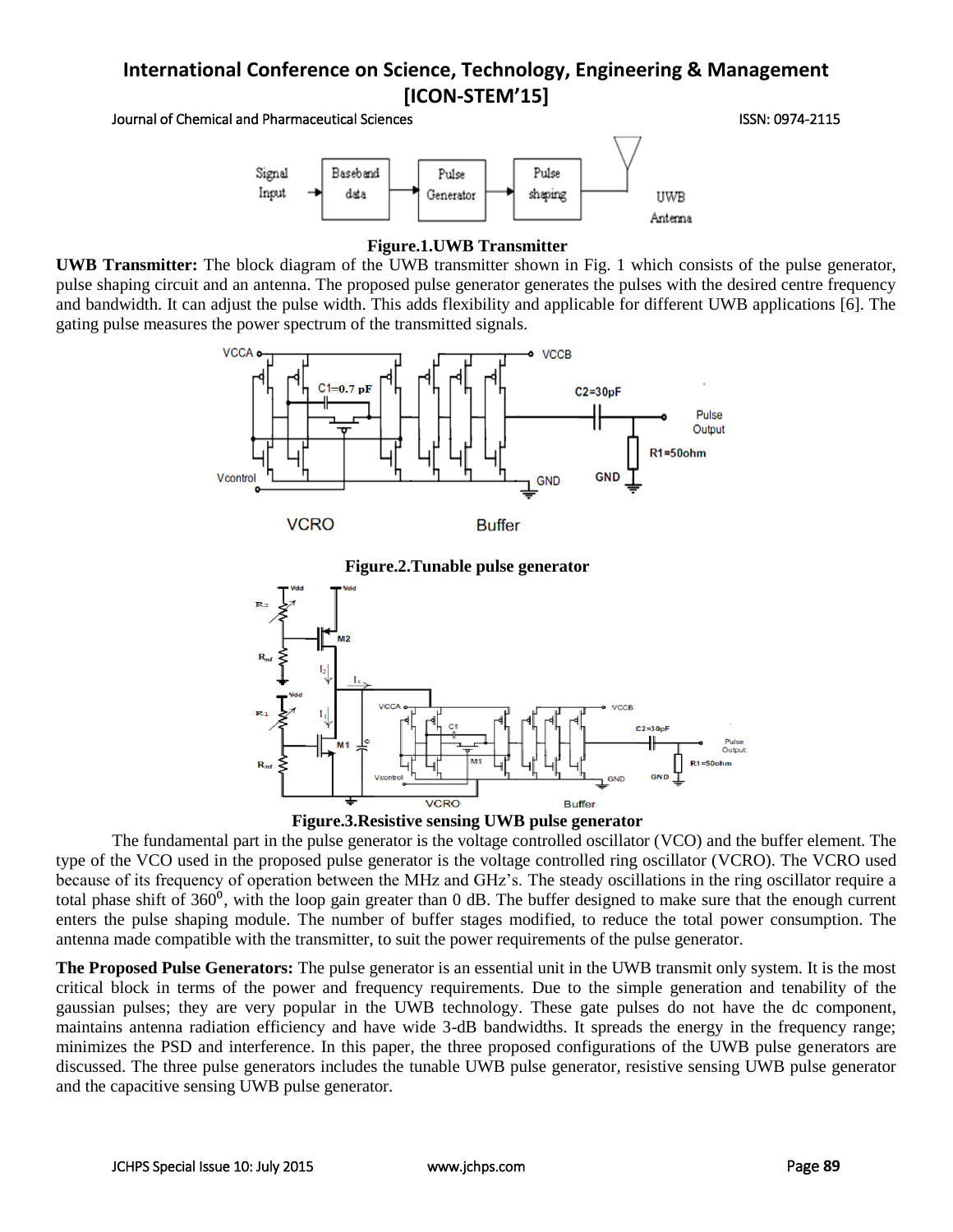## Journal of Chemical and Pharmaceutical Sciences ISSN: 0974-2115

Tunable UWB Pulse Generator: The desirable features of the UWB pulse generator is the tuning capability of the pulses. This ability attains the tunable pulse width, pulse amplitude and transmit power in the circuit. Fig. 2 shows the schematic of the tunable UWB pulse generator. It is composed of two components: the voltage control ring oscillator (VCRO) and output buffer. The heart of the proposed pulse generator is the ring oscillator. The VCRO with the auxiliary delay paths is employed for obtaining higher oscillation. The output of the VCRO is fed to the buffer stage. The buffer stages are reduced to obtain lower power consumption.

The pulse generator is implemented with the three stage inverter based ring oscillator and output buffer with three inverters. The pulse shaping circuit is added with this circuit to obtain a low power gaussian pulse output without interference and reduces noise. The control voltage tunes the pulse and regulates the frequency measurement.

The fig. 3 shows the output pulses of the tunable pulse generator simulated using the tanner tools. The gaussian output produced with ease in generation, smooth transition in the time domain and better frequency response. The offered pulse generator includes the pulse shaping part, three buffer stages and three VCRO stages. The output voltage of 0.9v and current of 6µA is produced, for the control input voltage of 1.5v. The total power consumption in the pulse generator is 5.4µW. The previous work used buffer with four stages and three VCRO stages. The output is a monocycle pulse of 0.7v pulse amplitude and total power of 75  $\mu$ W, with 1.5v control input voltage. The pulse output was produced without the use of the pulse shaping circuit using Spice.









**Resistive Sensing UWB Pulse Generator:** This section tells about the proposed pulse generator with the resistive sensing input. The change in the output voltage acquired by resistive sensing, instead of tuning the control voltage. The supply induced jitter reduction techniques reduces the jitter in the output. The power consumption decreased by compact number of stages in the buffer. A ring oscillator with an odd number of inverters stages. It translates the resistive changes according to the frequency variations. The pulse generator in Fig. 4 realised with the resistive sensing to control the voltage and frequency variations. In order to convey the resistive changes conforming to the oscillator control voltage, a simple interface circuit including M1, M2 and interface resistors considered. Since M1 and M2 functions in the saturation region, the input and the output transfer characteristic is linear. The phase noise and jitter are reduced by implementing the jitter reduction techniques in this circuit. The output generated by the pulse generator shown in fig. 5 simulated using tanner tools. The voltage attained is 22 mv, at 45 MHz frequency range with control input voltage of 1.5 v. The power consumption in the pulse generator with resistive sensing input is  $0.15 \mu W$ . The output voltage acquired varies from 3.4v to 4.8v, accordingly the VCO frequency changes from 390 kHz to 550 kHz for the control voltage input varying from 1v to 6v. The resistive sensing pulse generator efficient than the previous work was simulated using matlab. This response increases the efficiency with reduced power consumption, which is used for UWB-WBAN application. The power output used for WBAN applications has power consumption less than 100µW. The simulation results show that the various power values got for different control voltage input which also satisfies the constraints of UWB technology is shown in the fig. 7.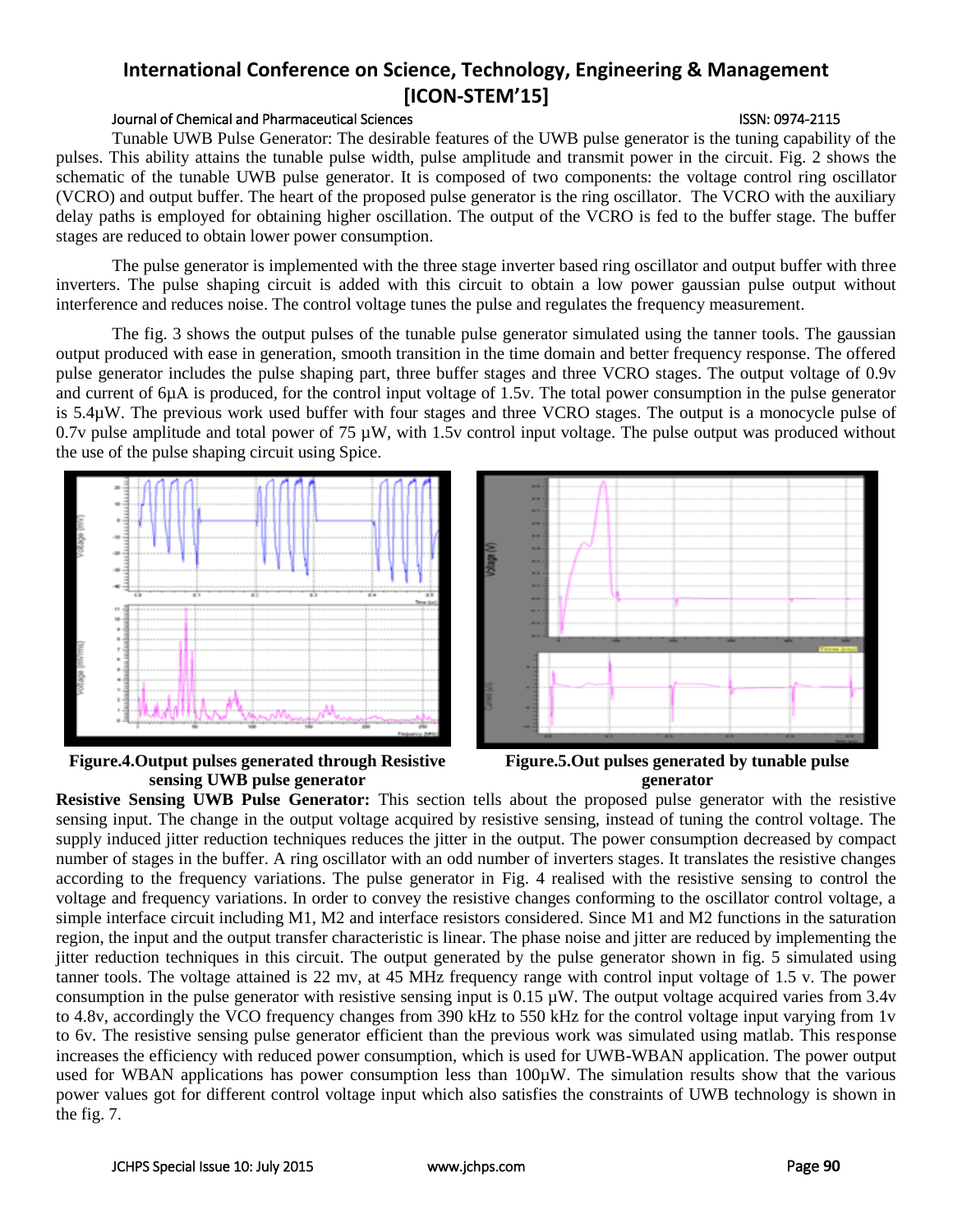## Journal of Chemical and Pharmaceutical Sciences **ISSN: 0974-2115** ISSN: 0974-2115

**Capacitive sensingUWB Pulse Generator:** The capacitive sensing input circuit as shown in fig.6 is applied to pulse generator. This circuit is applied to terminate the parasitic capacitances related with the inverter. The ring oscillators used in telecommunication industry have phase noise. The main reason of the phase noise is the flicker noise of the inverters. This is overcome by insertion of a capacitor between the supply and the current as shown in fig.6. Therefore, the supply voltage controls the oscillation frequency. The pulse generator for  $C = 0.1pF$  is designed in fig.6 with control input voltage of 1.5 v. This design is simulated with tanner tools, it generates an output voltage of 0.5 mv at 250 MHz frequency. The output shown in fig.7 obtained in this design have power consumption of 0.132 µW.







UWB Pulse generator









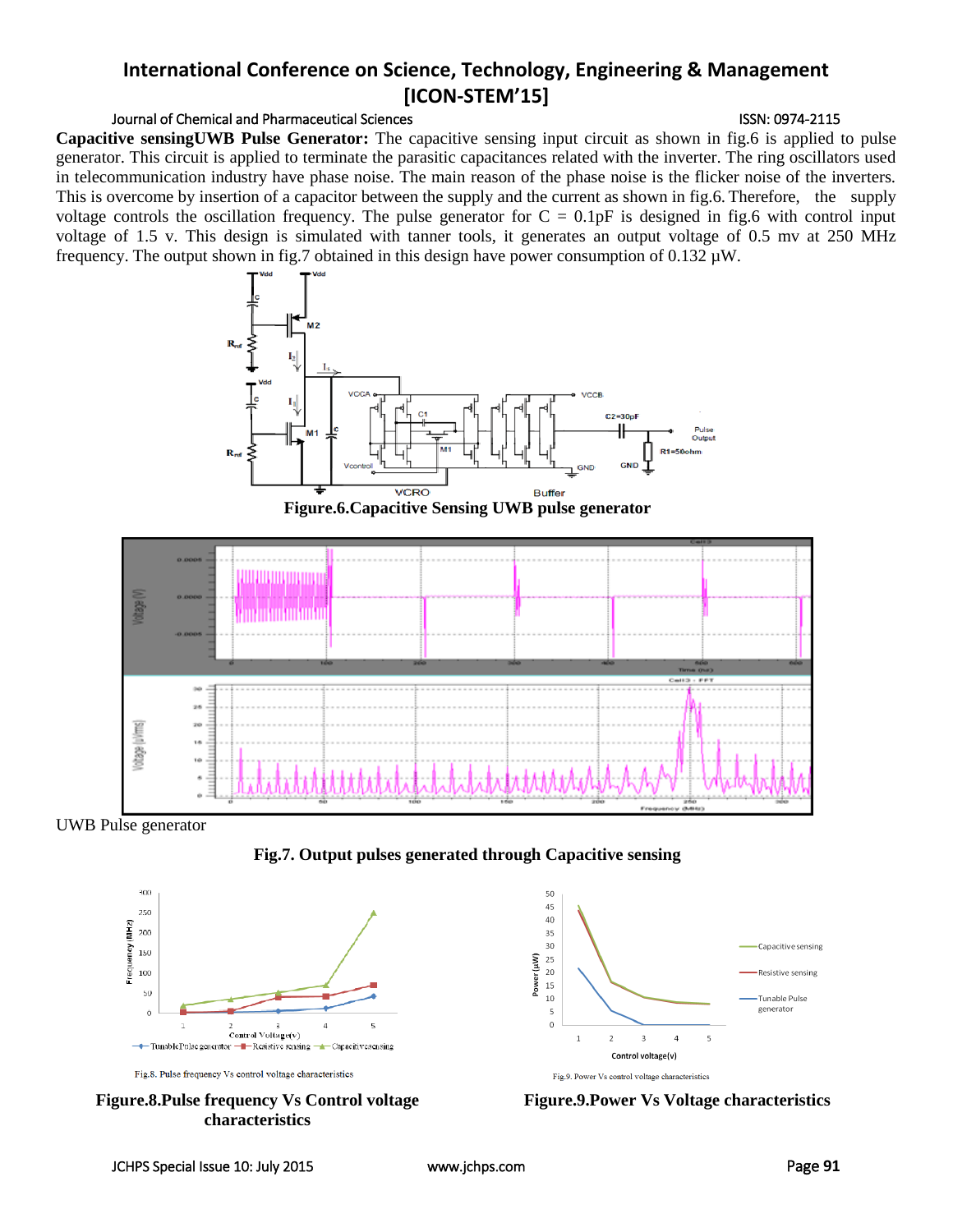### Journal of Chemical and Pharmaceutical Sciences ISSN: 0974-2115

**Measured Performances and Analysis:** The simulation performed for different control voltage input values. The corresponding output voltage, power and frequency is obtained in both the designs. The performance metrics is analyzed and satisfies the FCC requirements of the UWB technology. The comparison of pulse generators design and UWB performance metrics are summarized.

**Comparison of Pulse Generators Design:** The pulse generators discussed above satisfy the FCC regulations of the frequency range from 0 to 960 MHz and 3.1 to 10.6 GHz spectrum range. The effective isotropic radiated power is kept below -41dBm/MHz. The comparison results are discussed in the following sections. It is obtained by simulation results of the pulse generator designs as shown in fig.8.The performance metrics are generated from the simulation of the three designs, are compared. The values obtained are also feasible for other UWB applications. The comparison of the pulse generators, according to the various parameters is shown in the table I. The simulation results of the pulse generator for frequency is shown in fig. 3. The control voltage of 1.5v is inputted, to obtain the output voltage obtained in the tunable pulse generator was 0.9v, with the pulse shaping circuit. The total power consumption in the design is 5.4 µW. Thus the tunable pulse generator is 72% efficient than the previous work, in terms of power. The resistive sensing pulse generator delivers the power consumption of 0.15µW, with the control voltage of 1.5v. In the frequency against the control voltage graph, the frequency variations infer that the pulse generators provides the optimum values. The simulation results shown in the fig. 5 obtained from the tanner tools. The output obtained is preferable for short range applications. The capacitive sensing pulse generator have power consumption of 0.132  $\mu$ W, with pulse frequency of 250 MHz, for the control voltage of 1.5v. The output pulses shown in the fig. 7 obtained from the tanner tools. Fig.9 shows the comparison chart obtained from power values obtained against control voltage input.

| <b>Table.I.Comparision of U WD pulse generators</b> |                         |                                |                                 |
|-----------------------------------------------------|-------------------------|--------------------------------|---------------------------------|
| <b>Parameters</b>                                   | Tunable pulse generator | <b>Resistive sensing pulse</b> | <b>Capacitive sensing pulse</b> |
|                                                     |                         | generator                      | generator                       |
| Pulse amplitude (V)                                 | 0.9 V                   | $22$ my                        | $0.5 \text{ m}$                 |
| <b>Frequency</b> (MHz)                              | 42                      | 45                             | 250                             |
| Power consumption $(\mu W)$                         |                         | 0.15                           | 0.132                           |

## **Table.1.Comparision of UWB pulse generators**

| <b>Table.2.Summary of UWB pulse generator</b> |                 |  |
|-----------------------------------------------|-----------------|--|
| <b>Parameters</b>                             | <b>Values</b>   |  |
| <b>Pulse Amplitude (V)</b>                    | $0.5 \text{ m}$ |  |
| <b>Control Voltage (V)</b>                    | 1.5V            |  |
| <b>Frequency</b> (MHz)                        | <b>250 MHz</b>  |  |
| <b>Power Consumption</b>                      | $0.132 \mu W$   |  |

### **Table.2.Summary of UWB pulse generator**

**Summary of UWB Pulse Generators:** The table II provides the summary of the properties of the capacitive sensing pulse generator. With the different values of the control voltage, the corresponding changes in the frequency and power are obtained. The analysis obtained from the simulation results using tanner tools depicts that pulse generator with capacitive sensing input provides better performance and efficiency, with the reduced power consumption.

## **CONCLUSION**

The low complexity UWB transmit only system designed with three configurations meets the power and frequency constraints of UWB technology. This design is applied to the WBAN applications. The capacitive sensing UWB pulse generator generates the total power of  $0.132 \mu$ W, for the control voltage input of 1.5v. The pulse generator is applicable for all wireless applications like indoor communications, RF-ID, remote monitoring systems, etc. The jitter and phase noise reduced by jitter reduction techniques, to obtain an efficient UWB pulse generator.

## **REFERENCES**

A. Fort, C. Desset, J. Ryckaert, P. De Doncker, L. Van Biesen, and S. Donnay, Ultra wide-band body area channel model,International Conference Communications, 2005.